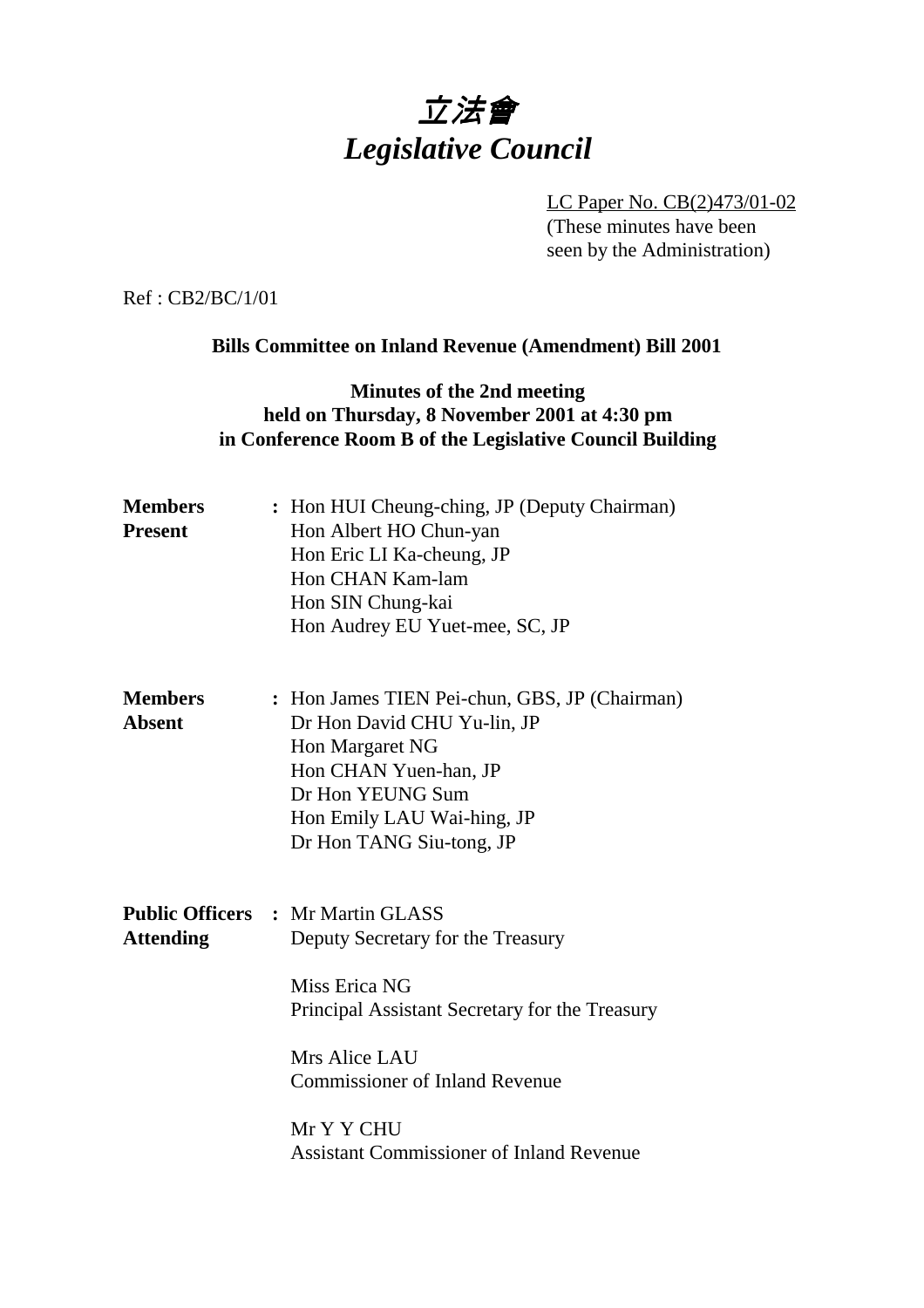$\overline{a}$ 

|                                      | Mrs Deborah MA<br>Acting Assistant Commissioner of Inland Revenue     |  |
|--------------------------------------|-----------------------------------------------------------------------|--|
|                                      | Mr K F CHENG<br>Senior Assistant Law Draftsman, Department of Justice |  |
| <b>Clerk</b> in<br><b>Attendance</b> | : Ms Doris CHAN<br>Chief Assistant Secretary (2) 4                    |  |
| <b>Staff</b> in<br><b>Attendance</b> | : Ms Bernice WONG<br>Assistant Legal Adviser 1                        |  |
|                                      | Miss Mary SO<br>Senior Assistant Secretary (2) 8                      |  |

#### **I. Meeting with the Administration**

The Bills Committee deliberated (Index of proceedings attached at the **Annex**).

2. Deputy Secretary for the Treasury took members through the Administration's paper (LC Paper No. CB(2)329/01-02(01) tabled at the meeting) which detailed its response to -

- (a) Mr Albert HO's proposal to raise the maximum home loan interest deduction from \$150,000 to \$180,000 for years of assessment 2001-02 and 2002-03; and
- (b) Miss CHAN Yuen-han's proposal to extend the \$150,000 new taxdeduction ceiling for home loan interest to beyond years of assessment 2001-02 and 2002-03.

3. Mr Albert HO said that he would consider moving a Committee Stage amendment (CSA) to amend clause 3 of the Bill to raise the maximum home loan interest deduction to \$180,000 for years of assessment 2001-02 and 2002-03.

4. Members expressed support for the resumption of the Second Reading debate on the Bill at the Council meeting on 21 November 2001. The Deputy Chairman said that a report on the Bills Committee's deliberations would be submitted to the House Committee on 9 November 2001. He further said that the deadline for giving notice to move CSAs to the Bill was 12 November 2001.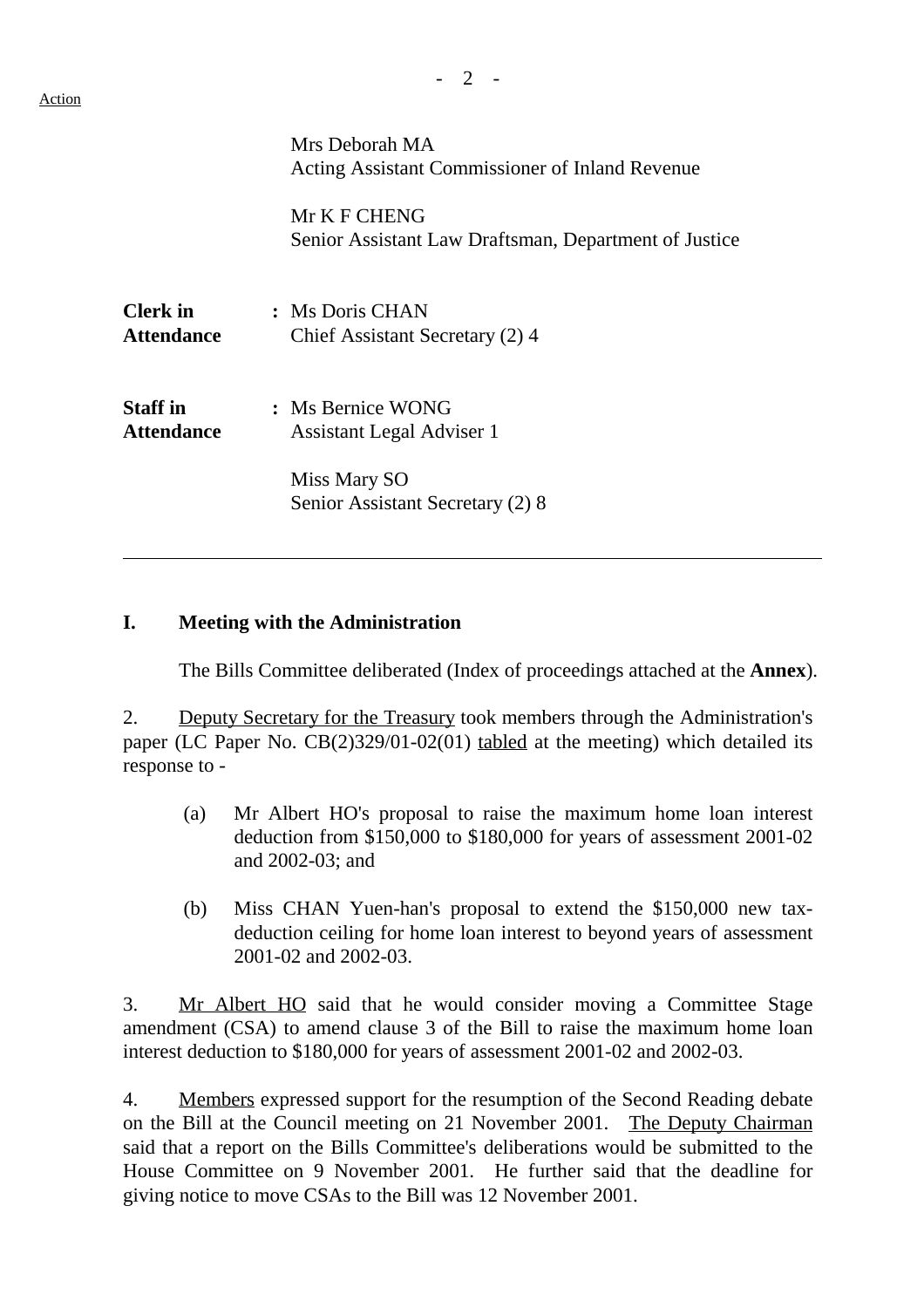#### Action

5. There being no other business, the meeting ended at 4:55 pm.

Legislative Council Secretariat 22 November 2001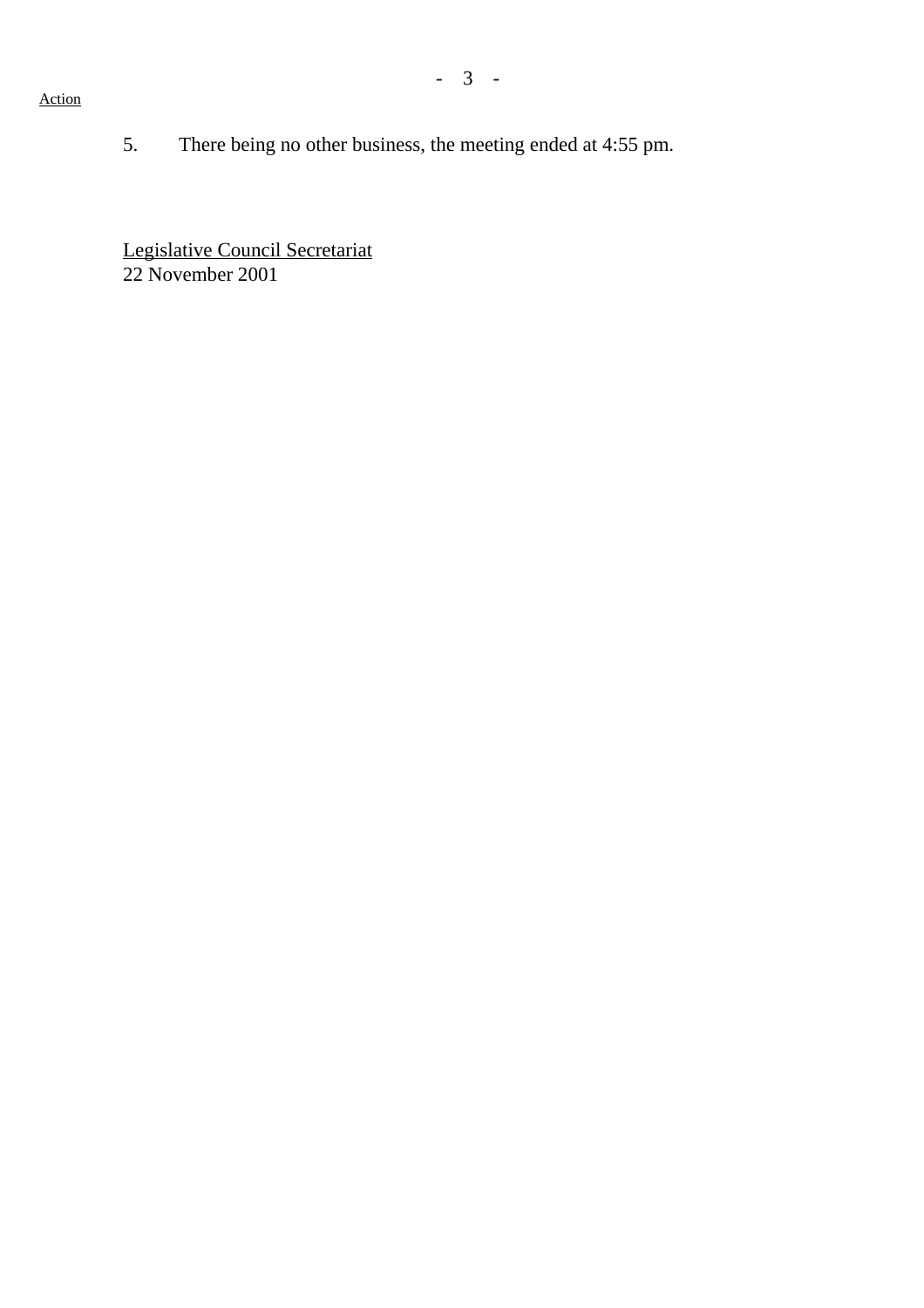## **Proceedings of the meeting of the Bills Committee on Inland Revenue (Amendment) Bill 2001 on Thursday, 8 November 2001 at 4:30 pm in Conference Room B of the Legislative Council Building**

| <b>Time</b> | <b>Speaker</b>  | Subject(s)                                                                                                                             | <b>Action</b> |
|-------------|-----------------|----------------------------------------------------------------------------------------------------------------------------------------|---------------|
|             |                 |                                                                                                                                        | required      |
| 0000-0206   | Deputy Chairman | Opening remarks                                                                                                                        |               |
| 0207-1200   | Admin           | Briefing on the Administration's response to the<br>members' proposals raised at the meeting on 5<br>November 2001                     |               |
| 1201-1218   | Deputy Chairman | Ditto                                                                                                                                  |               |
| 1219-1535   | Mr Albert HO    | Proposal to increase the maximum amount of home<br>loan interest deduction to \$180,000 for years of<br>assessment 2001-02 and 2002-03 |               |
| 1536-1548   | Deputy Chairman | Ditto                                                                                                                                  |               |
| 1549-1630   | Admin           | Ditto                                                                                                                                  |               |
| 1631-1636   | Deputy Chairman | Ditto                                                                                                                                  |               |
| 1637-1706   | Ms Audrey EU    | Reason for saying Mr Albert HO's proposal was<br>skewed towards the higher-income taxpayers                                            |               |
| 1707-1727   | Admin           | Ditto                                                                                                                                  |               |
| 1728-1745   | Ms Audrey EU    | Ditto                                                                                                                                  |               |
| 1746-1818   | Admin           | Ditto                                                                                                                                  |               |
| 1819-1820   | Deputy Chairman | Ditto                                                                                                                                  |               |
| 1821-2113   | Admin           | Ditto                                                                                                                                  |               |
| 2114-2120   | Deputy Chairman | Ditto                                                                                                                                  |               |
| 2121-2122   | Ms Audrey EU    | Ditto                                                                                                                                  |               |
| 2123-2239   | Deputy Chairman | Legislative timetable                                                                                                                  |               |
| 2240-2306   | Admin           | Ditto                                                                                                                                  |               |
| 2307-2312   | Deputy Chairman | Ditto                                                                                                                                  |               |
| 2313-2340   | Admin           | Ditto                                                                                                                                  |               |
| 2341-2359   | Deputy Chairman | Ditto                                                                                                                                  |               |
| 2400-2408   | Mr Albert HO    | Ditto                                                                                                                                  |               |